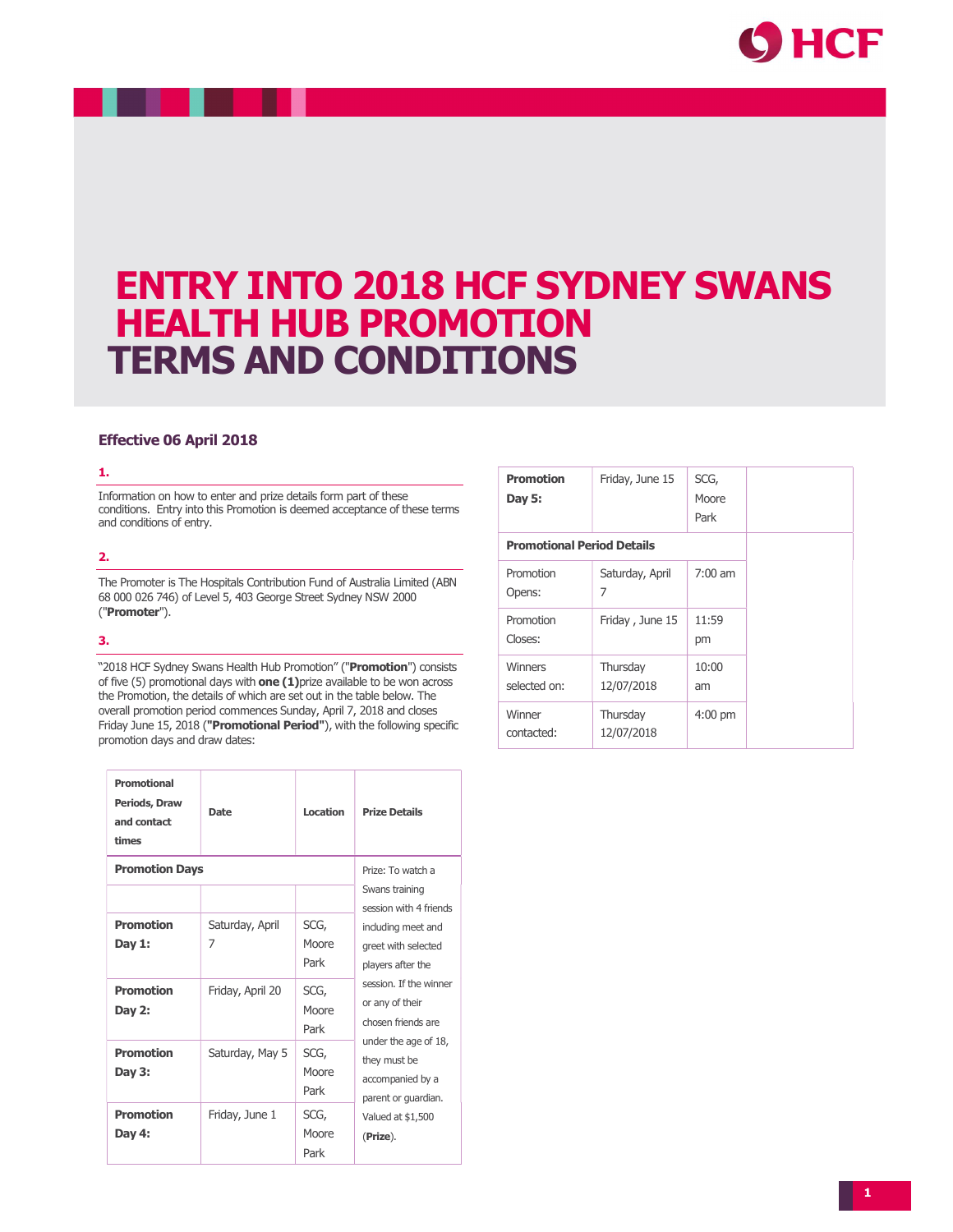#### 4.

Entry is open to residents of New South Wales only ("Eligible Entrants"). Children under the age of 18 must provide a parent or guardian's details and have their permission to enter the Promotion (subject to HCF's discretion). Entrants must supply their age, first name, surname, confirmation whether they are a HCF member, valid telephone number and valid email address. Where applicable all Eligible entrants will be required to provide proof of eligibility to redeem their prize.

#### 5.

Employees (and their immediate family members) of HCF and agencies associated with this promotion are ineligible. An 'immediate family member' includes any of the following: spouse, ex-spouse, de-facto spouse, child or step-child (whether natural or by adoption), parent, stepparent, grandparent, step-grandparent, uncle, aunt, niece, nephew, brother, sister, step-brother, step-sister or first cousin.

#### 6.

To enter this Promotion, an Eligible Entrant must, on one of the Promotion Days listed above, attend the HCF Health Hub activation in person at the location specified above, and enter their age, first name, surname, confirmation whether they are a HCF member, current and valid e-mail and phone number in the manner required on the entry form. They must also complete the required entry activity which will consist of a game of chance that may change at the Promoter's discretion.

#### 7.

Multiple entries per person permitted during Promotional Period. Only completed games with valid participant details will be deemed valid. Noncompletion of game, or entries with invalid or inaccurate entrant details will be deemed invalid. Entries will be deemed accepted at the time of receipt by the Promoter however not at the time of transmission. Entries received will be considered final by the Promoter. Incomplete, inaccurate, erroneous, ineligible or incomprehensible entries will be deemed invalid.

#### 8.

The total prize pool value is \$1,500. The Promoter takes no responsibility for any variation in the prize/s value. The prize/s is not transferable, exchangeable or redeemable for cash. A prize must be taken as offered and cannot be varied. The prize value is the recommended retail price including GST. Transport, and other costs incurred by the winner, is not included in the prize.

## 9.

The prize draw will be conducted on the dates specified in the table above at the Promoter's premises, being Level 6, 403 George Street Sydney NSW 2000 and will be drawn manually. The first valid entry will win the Prize. The Promoter will take all reasonable steps to contact the Winners as set out below in clause 11.

#### 10.

The Promoter's decision (including any decisions as to prize distribution) is final and the Promoter will not enter into correspondence regarding the result.

#### 11.

The Winners will be notified by phone and in writing (email) from 4:00pm on 12 July 2018 using the details provided at the time of entry and will be published on [www.hcf.com.au/healthhub]. Should the winner not respond within 3 months, the prize will be awarded to another entrant through a second chance draw. To claim the prize the winner must respond in writing (email).

#### 12.

If necessary, a second chance draw will be held on 12 October 2018 at the same time and place as the first draw. The first valid entry drawn manually will win any unclaimed prize. The second chance draw winner will be notified by phone and in writing (email) by 4:00pm on 12 October

2018 using the details provided at the time of entry and will be published on www.hcf.com.au/healthhub

## 13.

If applicable, prize must be taken on the dates nominated by the Promoter to coincide with the particular event or activity included in the prize otherwise the entire prize is forfeited. No extension or variation of the dates nominated by the Promoter will be permitted. All components of a prize must be taken together and when offered or are forfeited. A prize supplier and any prize organiser reserve the right, in their absolute discretion, to amend the dates or schedule of a prize without notice. The Promoter accepts no responsibility for the cancellation, rescheduling or delay of a prize for any reason beyond the control of the Promoter. All additional costs not expressly stated, but which may be incurred in acceptance and use of a prize, are the responsibility of the Winner and companion/s (if any).

#### 14.

If applicable, acceptance of a prize is subject to any prevailing terms and conditions of the event organisers (including but not limited to ground security and ticketing) as well as any other tour providers or prize suppliers, and in particular, health, behaviour, age and safety requirements. The Winner and their companion/s (if any) must follow all reasonable directions given by the Promoter and any prize organiser during the course of their participation in the prize, including all directions relation to age, health, behaviour or safety. The Promoter reserves the right in its sole discretion to disqualify, sanction and/or removes the Winner and/or their companion (if any) from participating in the prize on the grounds of inappropriate behaviour, for age, health or safety reasons, or for any breach of these Conditions of Entry generally. If the Winner and/or their companions (if any) are unable to use any element of a prize as stated for whatever reason, as stated in this condition and in the reasonable opinion of the Promoter, their entry and the balance of the prize will be forfeited with no compensation payable.

## 15.

The Promoter accepts no responsibility for any entries not received for any reason during the Promotion Period. Entries will be deemed to be accepted at the time of receipt by the Promoter and not at the time of transmission. No responsibility will be taken for lost, late or misdirected entries. The Promoter is not responsible for technical difficulties with the entry mechanism and does not warrant that the entry mechanism will be available at all times.

## 16.

Incomplete, illegible and incorrect entries or entries containing offensive or defamatory comments, or which breach any law or infringe any third party rights, including intellectual property rights, are not eligible to win.

## 17.

If this Promotion is interfered with in any way or is not capable of being conducted as reasonably anticipated due to any reason beyond the reasonable control of HCF, including but not limited to technical difficulties, unauthorised intervention or fraud, HCF reserves the right, in its sole discretion, to the fullest extent permitted by law (a) to disqualify any individual; or (b) to modify, suspend, terminate or cancel the Promotion, as appropriate.

## 18.

Nothing in these terms and conditions limits, excludes or modifies or purports to limit, exclude or modify the statutory consumer guarantees as provided under the Competition and Consumer Act 2010 (Cth), as well as any other implied warranties under the Australian Securities and Investment Commissions Act 2001 (Cth) or similar consumer protection laws in the State and Territories of Australia (Non-Excludable Guarantees). Except for any liability that cannot by law be excluded, including the Non-Excludable Guarantees, HCF (including its respective officers, employees and agents) excludes all liability (including negligence), for any personal injury, or any loss or damage (including loss of